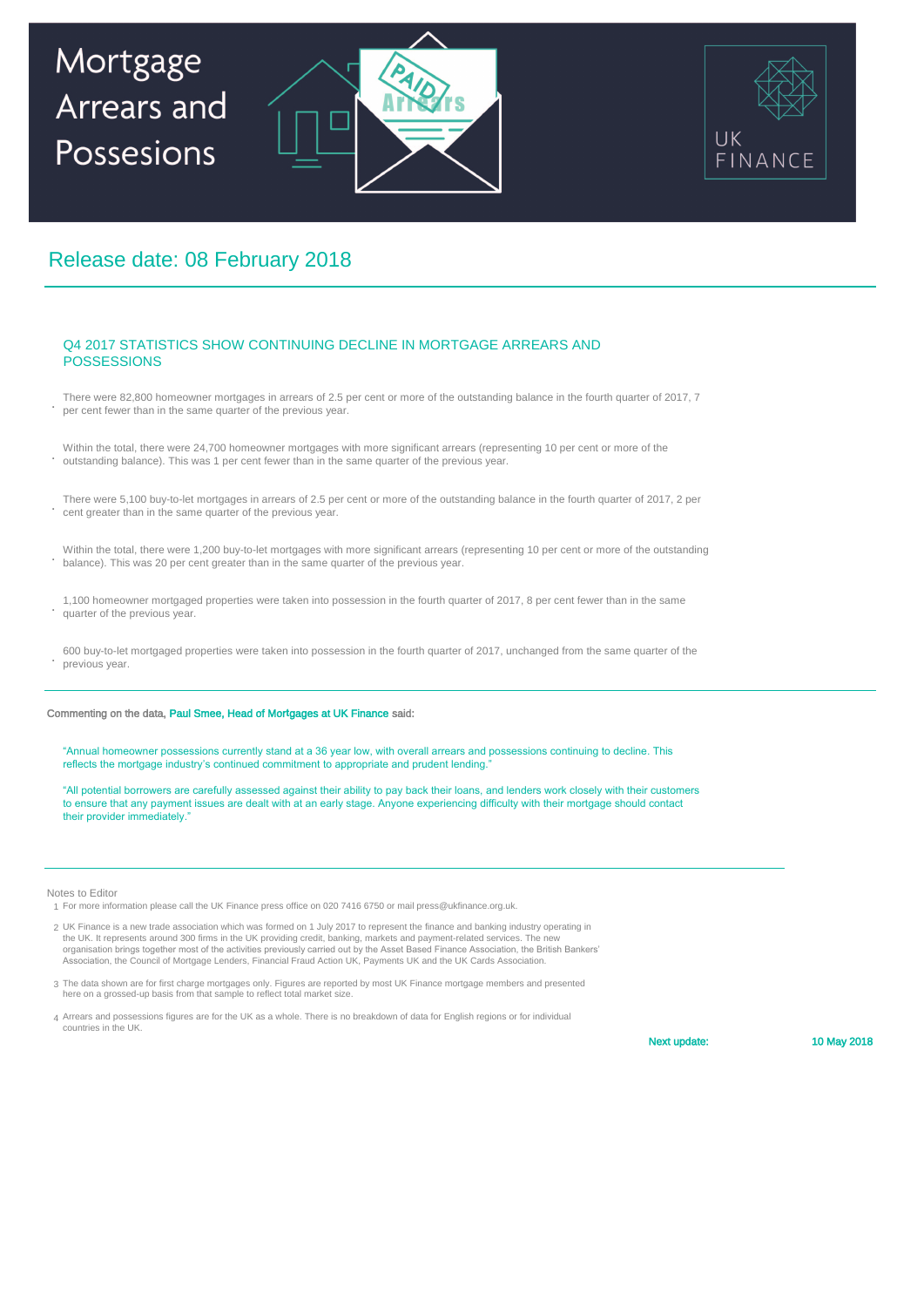

### Release date: 08 February 2018

| <b>Mortgage Arrears</b>                                |                                                                                                             |                                                                       |           |           |           |           |           |                       |                  |                                   | Latest<br>$(17 - Q4)$ | Y-o-Y comparison |
|--------------------------------------------------------|-------------------------------------------------------------------------------------------------------------|-----------------------------------------------------------------------|-----------|-----------|-----------|-----------|-----------|-----------------------|------------------|-----------------------------------|-----------------------|------------------|
| Number of mortgages in arrears                         | Number of first charge<br>mortgage loans in arrears<br>representing over 2.5% of the<br>outstanding balance | 140,000<br>120,000<br>100,000<br>Number<br>80,000<br>60,000<br>40,000 |           |           |           |           |           |                       |                  | <b>Homeowners</b>                 | 82,800                | $-7%$            |
|                                                        |                                                                                                             | 20,000                                                                | $14 - Q4$ | $15 - Q2$ | $15 - Q4$ | 16-Q2     | $16 - Q4$ | $17 - Q2$             | $17 - Q4$        | Buy-to-let                        | 5.100                 | 2%               |
| Number of homeowner<br>mortgages within arrears bands  | Number of first charge<br>homeowner mortgage loans in<br>arrears, split by severity of<br>arrears.          | 60,000                                                                |           |           |           |           |           |                       |                  |                                   | Latest<br>$(17 - Q4)$ | Y-o-Y comparison |
|                                                        |                                                                                                             | 50,000<br>40,000                                                      |           |           |           |           |           |                       |                  | Arrears of 2.5%-5% of<br>balance  | 34,500                | $-10%$           |
|                                                        |                                                                                                             | Vumber<br>30,000<br>20,000                                            |           |           |           |           |           |                       |                  | Arrears of 5%-7.5% of<br>balance  | 15,100                | $-10%$           |
|                                                        |                                                                                                             | 10,000                                                                |           |           |           |           |           |                       |                  | Arrears of 7.5%-10% of<br>balance | 8,500                 | $-4%$            |
|                                                        |                                                                                                             |                                                                       | $14 - Q4$ | $15-Q2$   | $15-Q4$   | $16-Q2$   | $16 - Q4$ | $17 - Q2$             | $17 - Q4$        | Arrears over 10% of<br>balance    | 24,700                | $-1%$            |
|                                                        |                                                                                                             | 3,500                                                                 |           |           |           |           |           |                       |                  |                                   | Latest<br>$(17 - Q4)$ | Y-o-Y comparison |
| Number of buy-to-let mortgages<br>within arrears bands | Number of first charge buy-to-<br>let mortgage loans in arrears,<br>split by severity of arrears.           | 3,000<br>2,500                                                        |           |           |           |           |           |                       |                  | Arrears of 2.5%-5% of<br>balance  | 2,400                 | $-4%$            |
|                                                        |                                                                                                             | 2,000<br>Ę<br>1,500                                                   |           |           |           |           |           |                       |                  | Arrears of 5%-7.5% of<br>balance  | 900                   | $-10%$           |
|                                                        |                                                                                                             | 1.000<br>500                                                          |           |           |           |           |           |                       |                  | Arrears of 7.5%-10% of<br>balance | 600                   | 20%              |
|                                                        |                                                                                                             |                                                                       | $14 - Q4$ | $15 - Q2$ | $15-Q4$   | $16-Q2$   | $16 - Q4$ | $17 - Q2$             | $17 - Q4$        | Arrears over 10% of<br>balance    | 1,200                 | 20%              |
| <b>Mortgage Possessions</b>                            |                                                                                                             |                                                                       |           |           |           |           |           | Latest<br>$(17 - Q4)$ | Y-o-Y comparison |                                   |                       |                  |
| Number of mortgage<br>possessions                      | Number of possessions of first<br>charge mortgaged properties<br>in period                                  | 5,000<br>4,000<br>Number<br>3,000                                     |           |           |           |           |           |                       |                  | <b>Homeowners</b>                 | 1.100                 | $-8%$            |
|                                                        |                                                                                                             | 2,000<br>1,000                                                        | $14 - Q4$ | $15 - Q2$ | $15 - Q4$ | $16 - Q2$ | $16 - Q4$ | $17 - Q2$             | $17 - Q4$        | Buy-to-let                        | 600                   | 0%               |

Next update:

10 May 2018